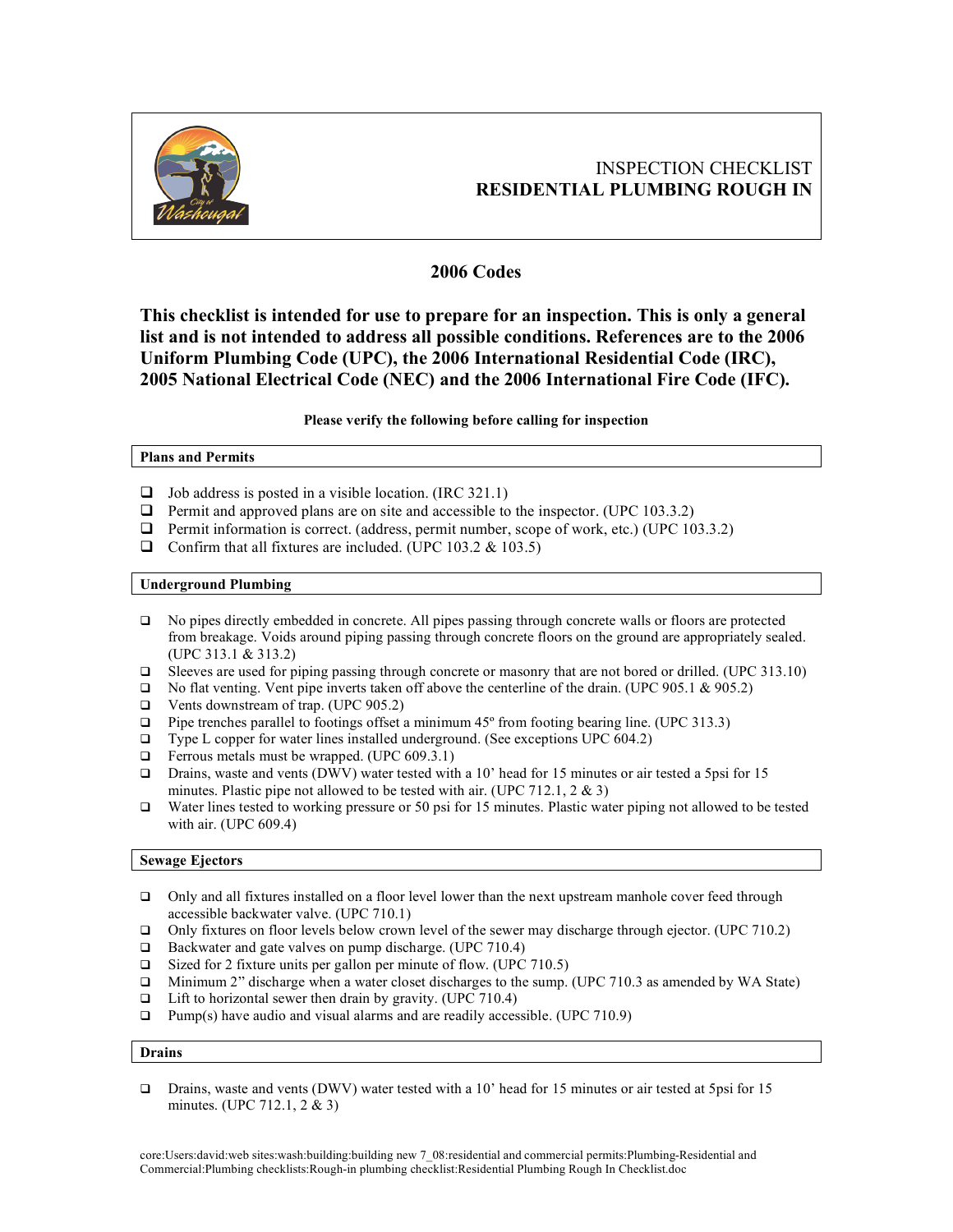- $\Box$  Drains properly sized. (UPC Table 7-3 & 7-5)
- □ Back to back fixtures require double fixture fitting. (UPC 704.2)
- Change in direction from vertical-to-horizontal or horizontal-to-horizontal through wye branches or 45° wye branches or fittings or equal sweep. (UPC 706.3 & 706.4)
- $\Box$  Tub waste openings into crawl space must be closed off with metal collars or metal screens fastened to structure with openings no greater than ½ inch. (UPC 313.12.4)
- Double sanitary tees may be used when barrel of stack is 2 times larger than inlets, for connecting with a vertical stack. (UPC 706.2)
- □ No threaded ABS fittings or joints located in a non-accessible location. (UPC IS 5-316.1.59)
- Install 18 gauge nail plates when plastic or copper plumbing in within 1" of face of framing. (UPC 313.9)
- Hangers and straps don't compress, distort, cut or abrade the piping and allow free movement of pipe. Pipes exposed to damage by sharp surfaces are protected. (UPC IS 5-314.1)
- $\Box$  Support plastic lines at every 4'. Support at each horizontal branch connection. (UPC Table. 3-2)
- Support vertical plastic lines at base and each floor. Provide mid-story guides. (UPC Table. 3-2)
- $\Box$  Support horizontal cast iron hubless at every other joint, unless over 4' then support each joint. Support adjacent to joint, not exceed 18". Support at each horizontal branch connection. Hangers not placed on the coupling. (UPC Table 3-2)
- □ Support vertical cast iron hubless at base and each floor not to exceed 15'. (UPC Table 3-2)
- Waste pipes installed outside or in exterior walls are protected from freezing where necessary. P-traps for example. (UPC 313.6 amended by WA State)

#### **Traps**

- $\Box$  Each trap protected by a vent. (UPC 1002.2)
- $\Box$  The developed length of the trap arm not to exceed the following limits. (UPC Table. 10-1):

| Pipe Size      | Length of trap arm |
|----------------|--------------------|
| $1\frac{1}{4}$ | 2.6"               |
| $1\frac{1}{2}$ | 3'6''              |
| ጎ"             |                    |
| ייר            |                    |
| $4"$ & larger  |                    |

- Trap arms less than 3" cannot change direction more than  $90^{\circ}$  without the use of a cleanout. (UPC 1002.3)
- **Trap arms 3" and larger cannot change direction more than 135° without the use of a cleanout when** installed at the lowest level of the gravity drain. (UPC 707, 1002.3, exception & IAPMO interpretation)
- $\Box$  Vertical distance between fixture outlet and the trap as short as practicable and not over 24" in length except for clothes washer which can have maximum 30" standpipe. (UPC 1001.4)

# **Cleanouts**

- $\Box$  Each horizontal drainage pipe provided with a cleanout at its upper terminal and each run of piping which is more than 100' in total developed length, provided with a cleanout for each 100', or fraction therof, in length of such piping. See exceptions. (UPC 707.4)
- $\Box$  Cleanouts not required at horizontal runs <5 except sinks. (UPC 707.4, ex. 1)
- $\Box$  Cleanouts may be omitted on any horizontal drainage pipe installed on a slope of 72° or less from the vertical angle. (UPC 707.4 ex. 2)
- Cleanouts not required above the lowest level of the gravity drain. (UPC 707.4, ex 3  $\&$  IAPMO interpretation)
- $\Box$  An approve (2) way cleanout fitting, installed inside the building wall near the connection between the building drain and building sewer or installed outside of a building at the lower end of a building drain and extended to grade, may be substituted for an upper terminal cleanout. (UPC 707.4, ex. 4)
- □ Required at each aggregate horizontal change of direction exceeding 135°. (UPC 707.5)
- Each cleanout installed so that it opens to allow cleaning in the direction of flow of the soil or waste or at right angles thereto and, except in the case of wye branch and end-of-line cleanouts, installed vertically above the flow line of the pipe. (UPC 707.6)
- □ Underfloor cleanout not more than 20' from access door with an unobstructed 30" wide x 18" high pathway (UPC 707.10)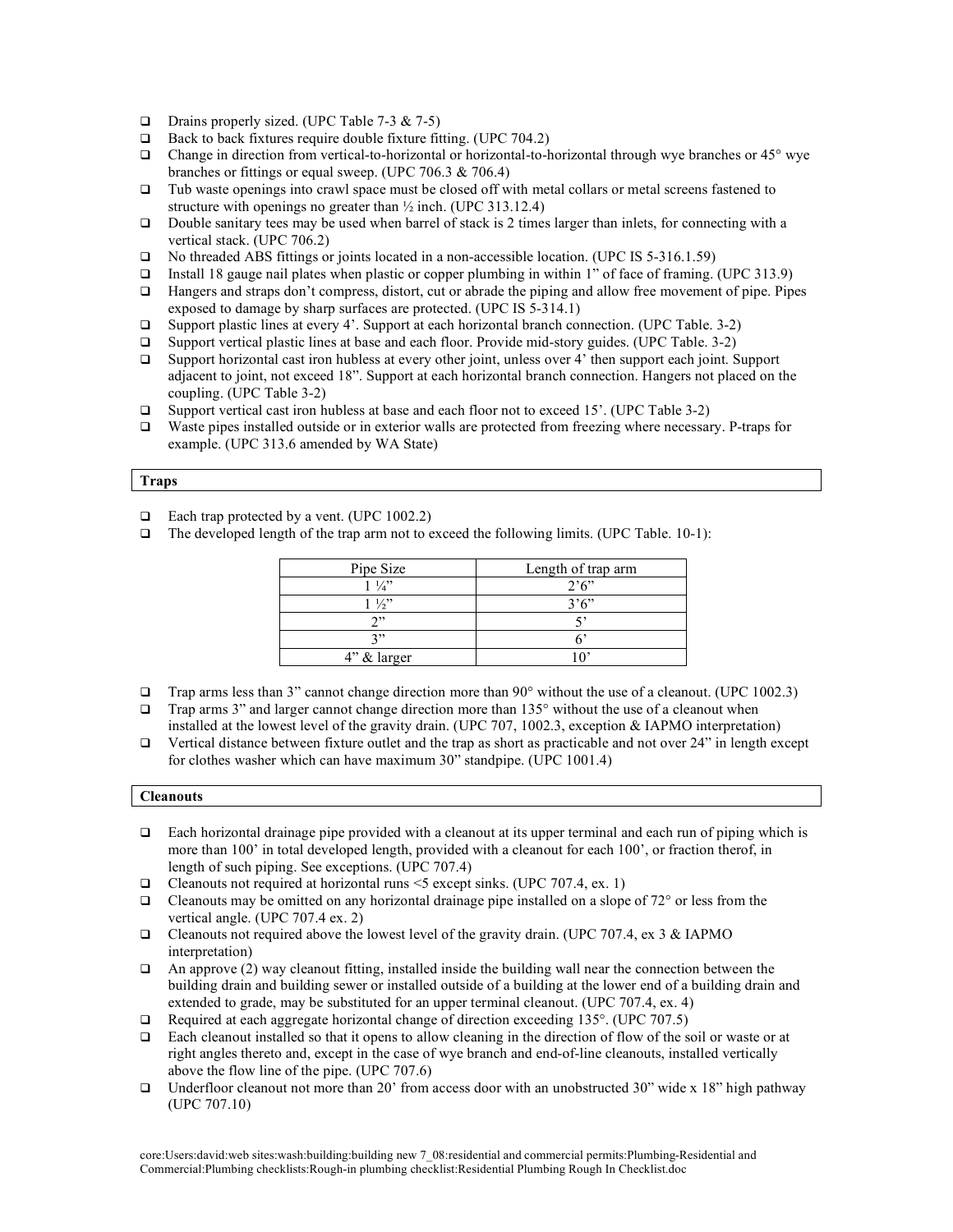- $\Box$  Cleanouts are accessible, 12" clearance required at lines less than or equal to 2", 18" clearance at lines greater than 2" (UPC 707.10)
- Extend above floor or outdoors if access limited. (UPC 707.10)

#### **Island-Sink Venting**

- $\Box$  Drain loop method requires fittings be of drainage type only. (UPC 909)
- Drain serving the island serves no other fixtures upstream from return vent. (UPC 909)
- □ Island sink cleanout in vertical section of foot vent. (UPC 909)

# **Vents**

- $\Box$  Unless prevented by structure the vent must rise vertically 6" above the floor level rim before continuing to horizontal. (UPC 905.3)
- $\Box$  Horizontal vent above fixture rim except island sink, where structurally impossible or when allowed by the local jurisdiction. (UPC 905.3)
- $\Box$  Vent pipe located below flood level of rim must be drainage pattern. (UPC 905.3)
- $\Box$  Takeoffs for vents must be above the weir. (UPC 905.5)
- No flat venting. Vent pipe inverts are taken off above the centerline of horizontal drainage pipe. (UPC 905.2)
- $\Box$  Aggregate vent areas must be  $\geq$  to the building drain. (UPC 904.1)
- $\Box$  Vents terminate a minimum 6" above roof line (10" in high snow load areas) (UPC 906.7)
- $\Box$  Vent clearance to building openings are 3' above or 10' horizontal. (UPC 906.2)

#### **Air-Admittance Valves**

- $\Box$  Minimum 4" above drain. (Per local jurisdiction)
- $\Box$  Minimum 6" above insulation in attic. (Per local jurisdiction)
- $\Box$  Must be accessible and open to air flow. (Per local jurisdiction)

#### **Wet Vents**

- □ Not greater than 6' developed length. (UPC 908.1)
- Maximum unregulated pressure 80 psi. (UPC 608.2)
- $\Box$  Limited to traps of one and two fixture units. (UPC 908.1)
- □ Not to serve as vent to more than four fixtures. (UPC 908.1)

#### **Water Service**

- $\Box$  Minimum service  $\frac{3}{4}$ . (UPC 610.8)
- Maximum unregulated pressure 80 psi. (UPC 608.2)
- $\Box$  Main valve on discharge side of the meter is full way type. (UPC 605.2)
- Dielectric fittings or other approved fitting used between galvanize and copper piping. (UPC 508.1 & 604.1)
- $\Box$  Replacement of metal pipe water service with plastic pipe water service has not affected the building grounding system. (UPC  $604.8 \& \text{NEC } 250.104$ )
- Backflow prevention for protection from fire-sprinkler, irrigation systems, or other cross connection/contaminations (UPC 603.4)
- □ Water service buried deep enough to protect from freezing. Minimum is typically 18" or 12" below frost level, but varies from jurisdiction to jurisdiction. (UPC 609.1 & 313.6 as amended by WA State)
- □ Materials: copper, Polyethylene, PVC, CPVC, PEX galvanize are all approved by the State of Washington. All installed per manufacture's installation requirements. (UPC 604 as amended by WA State)
- $\Box$  50 lbs. Minimum water test required or working pressure for 15 minutes. Plastic water piping not allowed to be tested with air. (UPC 609.4)
- Inside the building, barbed insert fitting with hose clamps on plastic water pipe are prohibited. A ford fitting or equal must be installed. (UPC 604.15 as amended by WA State)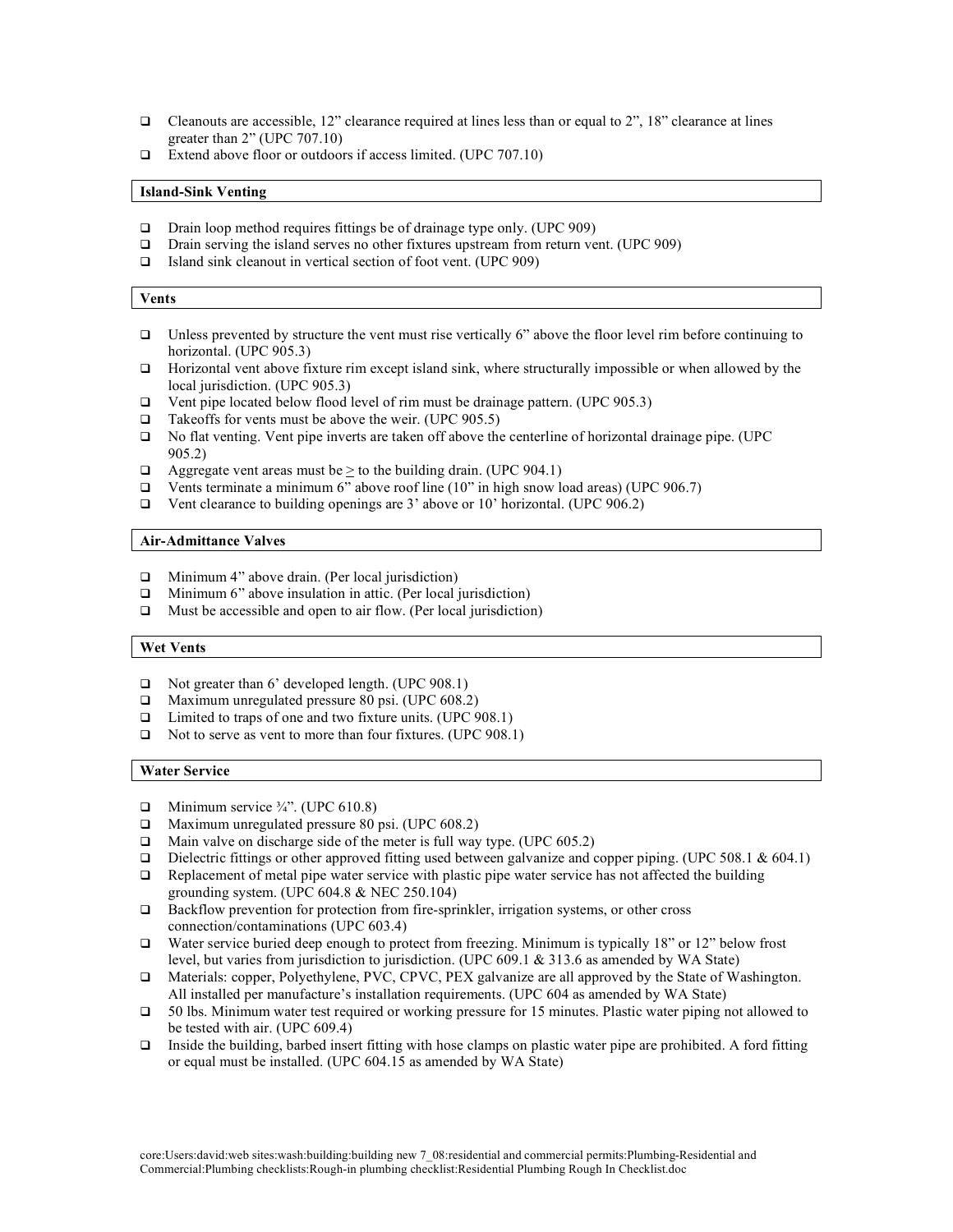- If you can verify water pressure and if it exceeds 80 lbs, a pressure-reducing valve is required CPVC water supplies under a slab require 150 psi 2 hr test. Plastic water piping cannot be air tested. (UPC 608.2.IS 20- 609.4).
- Water pipes not in same trench as building sewer or drainage piping constructed of clay or materials which are not approved for use within a building unless both of the following conditions are met. The bottom of the water pipe, at all points, is at least twelve inches above the top of the sewer or drain line and the water pipe is placed on solid shelf excavated at one side of the common trench with a minimum clear horizontal distance of at least 12" from the sewer or drain line. (UPC 609.2.1 & 609.2.2)
- Water pipes crossing sewer of drainage constructed of clay or materials, which are not approved for use within a building are laid a minimum 12" above the sewer or drain pipe. (UPC 609.2.2)
- Water piping installed within a building and in or under a concrete floor or slab resting on the ground installed per section. (UPC 609.3)
- $\Box$  Ferrous piping has a protective coating of an approved type, machine applied and conforming to recognized standards. Field wrapping to provide equivalent protection and is restricted to those short sections and fittings necessarily stripped for threading. Galvanized coating is not deemed adequate protection for piping or fittings. Approved non-ferrous piping not required to be wrapped. (UPC 609.3.1)
- $\Box$  Underground copper tubing installed without joints where possible. Where joints are permitted, they are brazed and fittings are of wrought copper. (Within the fixed limits of the building foundation). (UPC 609.3.2)
- $\Box$  Valves, including pressure-reducing valves, if installed in the ground require access boxes. (UPC 605.6)
- $\Box$  For the replacement of metallic water services metallic water pipe must be replaced with metallic pipe or an approved grounding system installed when installing plastic water pipe. Per the electrical code, a minimum of 10' of copper piping is installed in the ground on the house side to maintain the existing electrical grounding system. (UPC 604.8, NEC 250-81) If 10' of metallic piping cannot be installed consult the building official for a viable option.
- □ Unsuitable bedding and backfill such as rocks larger than  $\frac{3}{4}$ , asphalt and debris cannot be installed below or above the water service. If backfill material looks bad you should require select fill minimum 6" below and 12" above the water service. Inspection of the fill prior to covering. Water service may be sleeved with SCH 40 sleeve 2 pipe sizes larger than pipe in lieu of select fill. (UPC 315.4)
- $\Box$  Building shutoff valve required to be full way type. (UPC 605.2)

# **Water Lines**

- It is required to have adequate backflow prevention when the building has a fire sprinkler system. A RPBP (reduced pressure backflow preventer) is required when there is a water supply to hydronic heat boiler. If a backflow device such as an RPBP or DCVA is within the building, verify that it has been tested and signed off. (UPC 603.1 as amended by WA State)
- Water hammer arrestors or air chambers installed. Devices are installed per manufacturer's specifications for location and installation. (UPC 609.10.2)
- $\Box$  Hot and cold water lines installed outside the building or conditioned space insulated with minimum R-3. (UPC 313.6 as amended by WA State)
- Water lines tested to working pressure or 50 psi for 15 minutes. Plastic water piping not allowed to be tested with air. (UPC 609.4)

#### **Laundry**

- Standpipe receptor  $> 18$  in.  $< 30$  in. above trap. (UPC 804.1)
- □ No trap for clothes washer stand pipe installed below the floor. (UPC 804.1)
- $\Box$  Trap minimum 6", maximum 18" above the floor. (UPC 804.1)
- Water hammer arrestors or air chambers installed. Devices are installed per manufacturer's specifications for location and installation. (UPC 609.10.2)

# **Kitchen**

- Dishwasher drain requires air gap. (UPC 807.4)
- Water hammer arrestors or air chambers installed. Devices are installed per manufacturer's specifications for location and installation. (UPC 609.10.2)